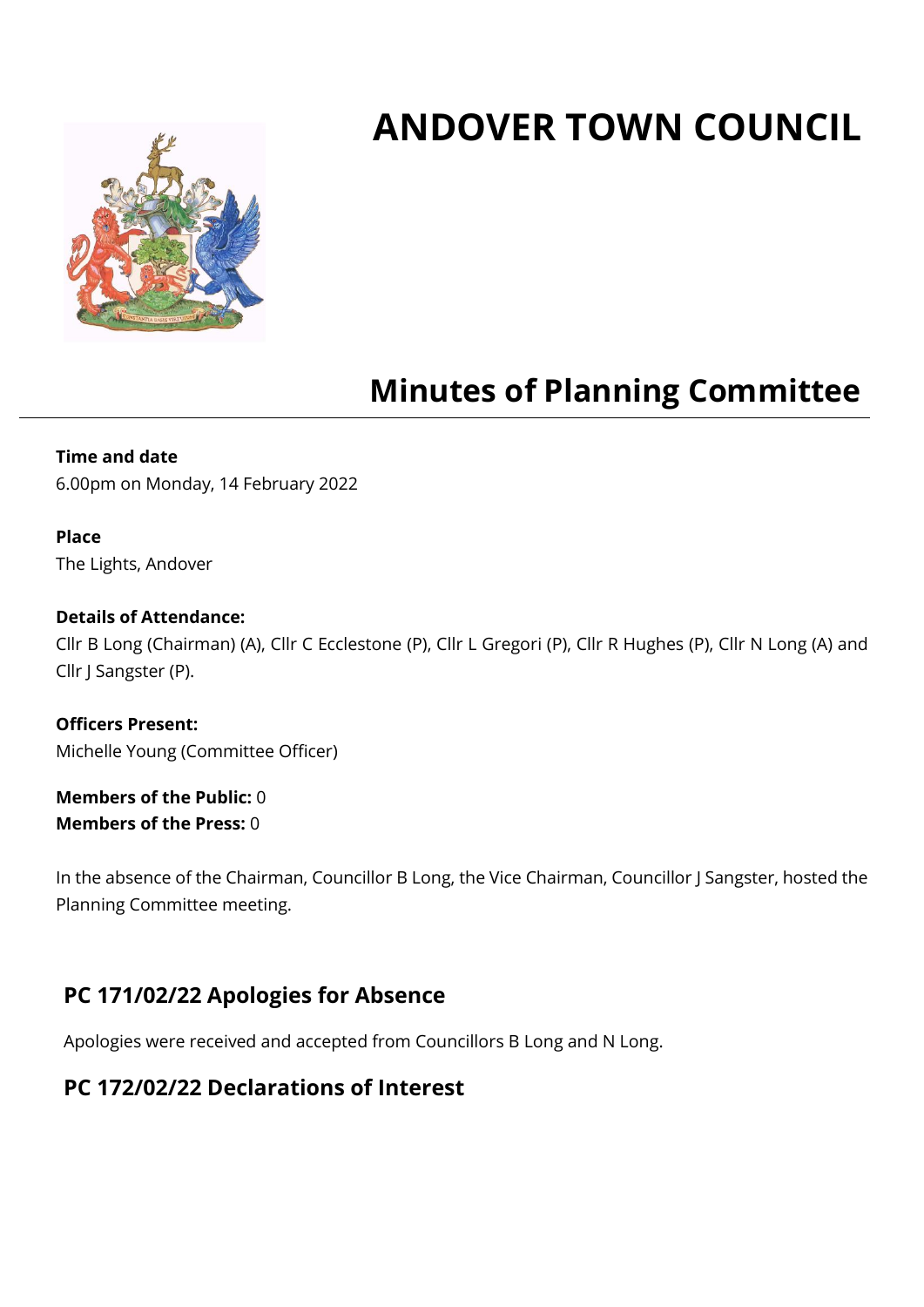There were no Declarations of Interest in relation to any item on the agenda.

## **PC 173/02/22 Minutes of Previous Meeting**

It was proposed by Councillor L Gregori and seconded by Councillor J Sangster that the Minutes of the Planning Committee meeting held on Monday 31 January 2022 be signed by the Chairman as a correct record.

A vote was taken which was unanimous.

**RESOLVED: That the Minutes of the Planning Committee meeting held on Monday 31 January 2022 be signed by the Chairman as a correct record.**

## **PC 174/02/22 Public Participation**

There were no Members of the Public present at the meeting.

## **PC 175/02/22 Planning Applications for Consideration by Committee**

Members considered and made observations on Andover Town Planning Applications on Test Valley Borough Council weekly lists of 3, 4 & 5.

| 22/00024/FULLN                                                               | Replace conservatory with new conservatory       | 34 Andeferas Road, |  |  |
|------------------------------------------------------------------------------|--------------------------------------------------|--------------------|--|--|
| 02/02/2022                                                                   |                                                  | Andover, Hampshire |  |  |
| <b>ANDOVER TOWN</b>                                                          |                                                  |                    |  |  |
| (HARROWAY)                                                                   |                                                  |                    |  |  |
| No objection                                                                 |                                                  |                    |  |  |
| 22/00091/ADVN                                                                | Replacing 3 non-illuminated fascia signs, 1 non- | The Owls Nest, 21  |  |  |
| 19/01/2022                                                                   | illuminated projecting sign and 1 non-           | Winchester Street, |  |  |
| <b>TOWN</b><br><b>ANDOVER</b>                                                | illuminated freestanding sign                    | Andover            |  |  |
| (WINTON)                                                                     |                                                  |                    |  |  |
| No objection                                                                 |                                                  |                    |  |  |
| 22/00118/FULLN                                                               | Two storey side extension, and changes to        | 34 St Hubert Road, |  |  |
| 24/01/2022                                                                   | doors and windows                                | Andover, Hampshire |  |  |
| <b>ANDOVER TOWN</b>                                                          |                                                  |                    |  |  |
| (MILLWAY)                                                                    |                                                  |                    |  |  |
| Comment: TVBC Officers to ascertain whether there are enough parking spaces. |                                                  |                    |  |  |
| 22/00142/FULLN                                                               | Change of use of ground floor from residential   | Apollonia House, 2 |  |  |
| 20/01/2022                                                                   | to dental surgery, provision of footpath, new    | Winchester Road,   |  |  |
| <b>ANDOVER TOWN</b>                                                          | entrance                                         | Andover            |  |  |
| (WINTON)                                                                     |                                                  |                    |  |  |
| <b>Objection: Insufficient parking spaces.</b>                               |                                                  |                    |  |  |
| 22/00156/FULLN                                                               | Erection of dwelling with associated parking,    | Land Adjacent to   |  |  |
| 24/01/2022                                                                   | turning, landscaping, private amenity space      | Brambles, Walworth |  |  |
| <b>ANDOVER TOWN</b>                                                          | and access arrangements                          | Road, Picket Piece |  |  |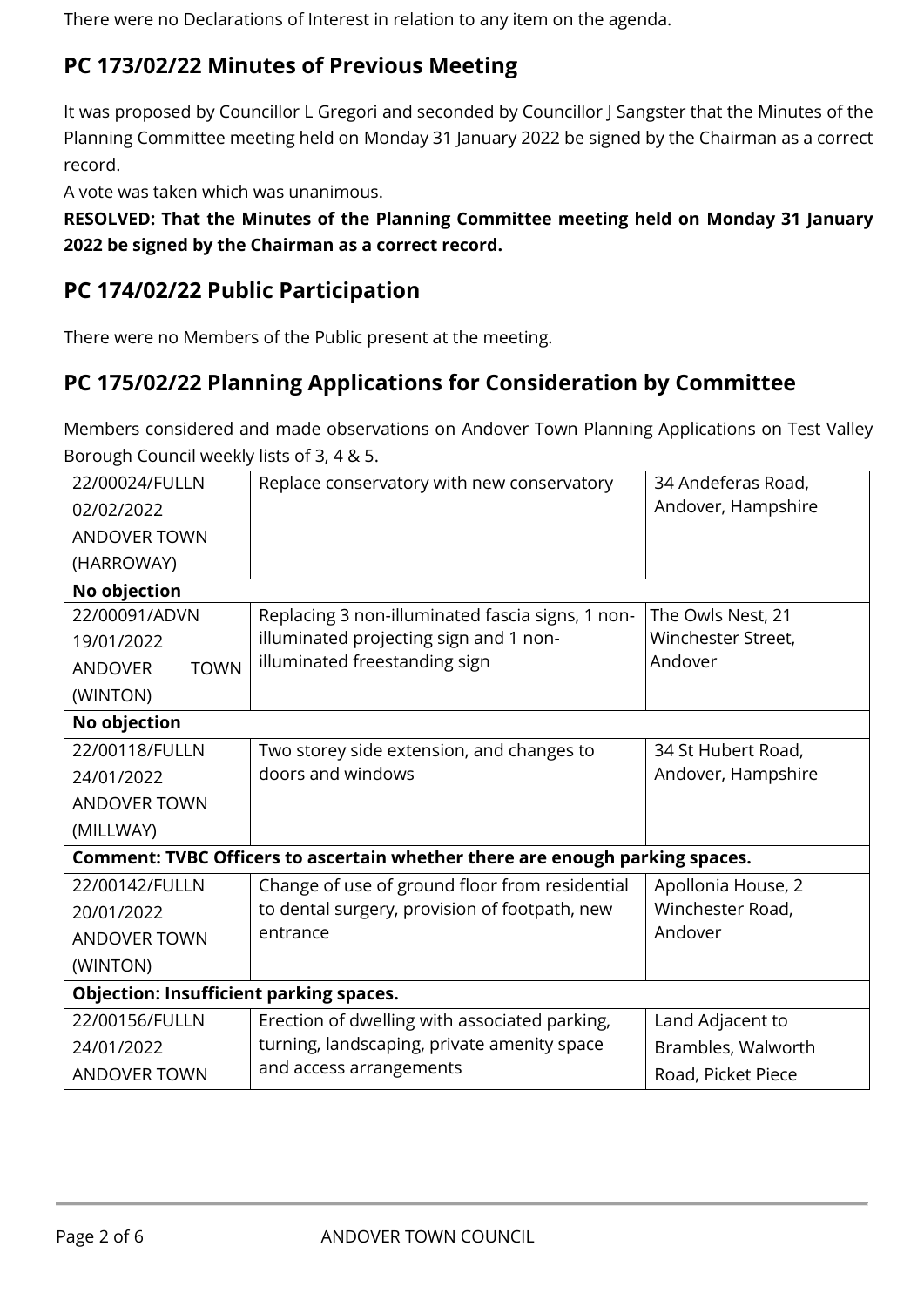| (DOWNLANDS)                   |                                                                                          |                          |  |  |
|-------------------------------|------------------------------------------------------------------------------------------|--------------------------|--|--|
| Objection:                    |                                                                                          |                          |  |  |
| <b>Over development</b>       |                                                                                          |                          |  |  |
| Site appears to be very tight |                                                                                          |                          |  |  |
|                               | Not aligned with surrounding developments                                                |                          |  |  |
| 22/00175/TPON                 | T1 - Lime - Re-pollard back to previous cuts                                             | 14 Danehurst Place,      |  |  |
| 25/01/2022                    |                                                                                          | Andover, Hampshire       |  |  |
| <b>ANDOVER TOWN</b>           |                                                                                          |                          |  |  |
| (MILLWAY)                     |                                                                                          |                          |  |  |
| No objection                  |                                                                                          |                          |  |  |
| 22/00180/TPON                 | T1 - Ash - Fell                                                                          | 9 Rooksbury Mill Court,  |  |  |
| 25/01/2022                    |                                                                                          | Rooksbury Road, Andover  |  |  |
| <b>ANDOVER TOWN</b>           |                                                                                          |                          |  |  |
| (WINTON)                      |                                                                                          |                          |  |  |
|                               | Comment: Refer to Arboriculturist - no reason for the work to be provided. A replacement |                          |  |  |
|                               | tree would be expected to be put in its place.                                           |                          |  |  |
| 22/00181/TPON                 | T1 - Sycamore - Pollard at 10 metres finished                                            | 37 Eardley Avenue,       |  |  |
| 25/01/2022                    | height                                                                                   | Andover, Hampshire       |  |  |
| <b>ANDOVER TOWN</b>           |                                                                                          |                          |  |  |
| (HARROWAY)                    |                                                                                          |                          |  |  |
| No objection                  |                                                                                          |                          |  |  |
| 22/00185/FULLN                | Erection of extension at rear                                                            | 10 Heddle Road, Andover, |  |  |
| 28/01/2022                    |                                                                                          | <b>SP11 6WY</b>          |  |  |
| <b>ANDOVER TOWN</b>           |                                                                                          |                          |  |  |
| (ROMANS)                      |                                                                                          |                          |  |  |
| No objection                  |                                                                                          |                          |  |  |
| 22/00189/FULLN                | Single storey rear extension with 2 roof light's,                                        | 89 Weyhill Road,         |  |  |
| 28/01/2022                    | relocate side door                                                                       | Andover, SP10 3NR        |  |  |
| <b>ANDOVER TOWN</b>           |                                                                                          |                          |  |  |
| (MILLWAY)                     |                                                                                          |                          |  |  |
| No objection                  |                                                                                          |                          |  |  |
| 22/00200/FULLN                | Two storey side extension to provide lounge                                              | Forest Lodge, London     |  |  |
| 28/01/2022                    | and w.c., and bedroom with en-suite on first                                             | Road, Andover            |  |  |
| <b>ANDOVER TOWN</b>           | floor                                                                                    |                          |  |  |
| (DOWNLANDS)                   |                                                                                          |                          |  |  |
| No objection                  |                                                                                          |                          |  |  |
| 22/00201/FULLN                | Ground floor rear extension                                                              | 11 Dunmow Road,          |  |  |
| 27/01/2022                    |                                                                                          | Andover, SP10 2DQ        |  |  |
| <b>ANDOVER TOWN</b>           |                                                                                          |                          |  |  |
| (WINTON)                      |                                                                                          |                          |  |  |
| No objection                  |                                                                                          |                          |  |  |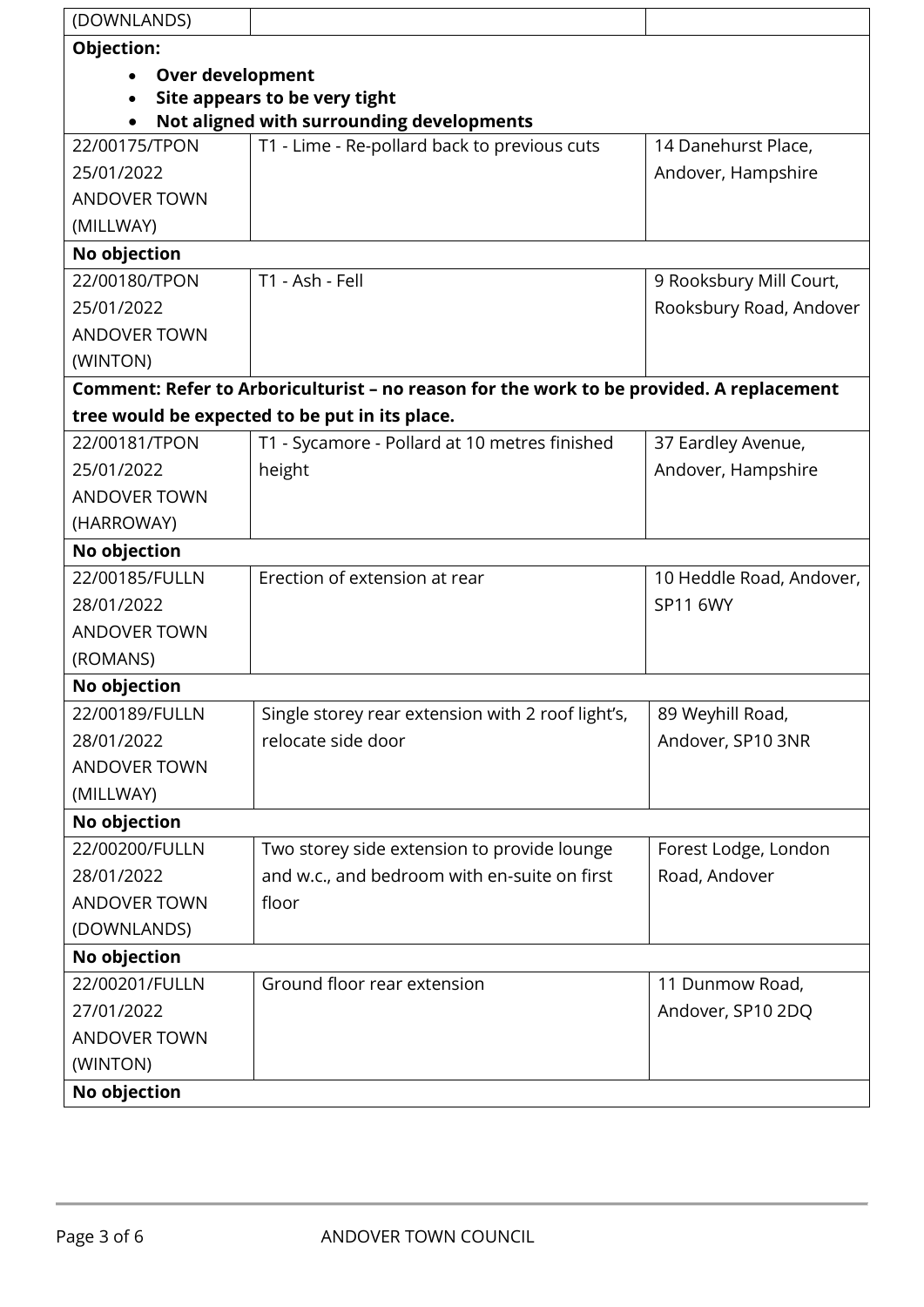| 22/00205/CLPN       | Application for a lawful development certificate                                         | 11 Dunmow Road,            |
|---------------------|------------------------------------------------------------------------------------------|----------------------------|
| 27/01/2022          | for a first-floor roof dormer                                                            | Andover, SP10 2DQ          |
| <b>ANDOVER TOWN</b> |                                                                                          |                            |
| (WINTON)            |                                                                                          |                            |
| No objection        |                                                                                          |                            |
| 22/00204/FULLN      | Installation of a mobility scooter storage unit                                          | Sandringham House,         |
| 31/01/2022          |                                                                                          | Kingsway Gardens,          |
| <b>ANDOVER TOWN</b> |                                                                                          | Andover                    |
| (HARROWAY)          |                                                                                          |                            |
| No objection        |                                                                                          |                            |
| 22/00197/FULLN      | Replacement roof and alterations to                                                      | Watermills<br>51<br>Close, |
| 26.01.2022          | conservatory                                                                             | Andover, SP10 2ND,         |
| <b>ANDOVER TOWN</b> |                                                                                          |                            |
| (WINTON)            |                                                                                          |                            |
| No objection        |                                                                                          |                            |
| 22/00254/FULLN      | Single storey rear extension, garage                                                     | Hedge End, 10 Lamb         |
| 04/02/2022          | conversion, front access ramp, and open front                                            | Close, Andover             |
| ANDOVER TOWN (ST    | porch                                                                                    |                            |
| MARYS)              |                                                                                          |                            |
|                     | Comment: The information provided states that the parking spaces are 2.4 metres wide. If |                            |
|                     | one of the parking spaces is for a disabled person, it would need to be wider.           |                            |
| 22/00314/CLPN       | Application for lawful development certificate for                                       | 26 Cornfields, Andover,    |
| 08/02/2022          | proposed garage conversion and single storey                                             | Hampshire                  |
| <b>ANDOVER TOWN</b> | rear extension                                                                           |                            |
| (WINTON)            |                                                                                          |                            |
| No objection        |                                                                                          |                            |
| 22/00316/TPON       | T1 - Beech - Reduce crown by up to 3 metres back                                         | Springs, Mead Hedges,      |
| 08/02/2022          | to previous points                                                                       | Andover                    |
| <b>ANDOVER TOWN</b> |                                                                                          |                            |
| (WINTON)            |                                                                                          |                            |
| No objection        |                                                                                          |                            |
| 22/00323/TPON       | G1- mixed species - reduced back to boundary                                             | Southern Water Board,      |
| 09/02/2022          | line by up to 2 meters                                                                   | River Way, Andover         |
| ANDOVER TOWN (ST    |                                                                                          |                            |
| MARYS)              |                                                                                          |                            |
| No objection        |                                                                                          |                            |
| 22/00305/FULLN      | Two storey side extension and ground floor rear                                          | 9 Hazel Close, Andover,    |
| 08/02/2022          | extension                                                                                | Hampshire                  |
| <b>ANDOVER TOWN</b> |                                                                                          |                            |
| (MILLWAY)           |                                                                                          |                            |
| No objection        |                                                                                          |                            |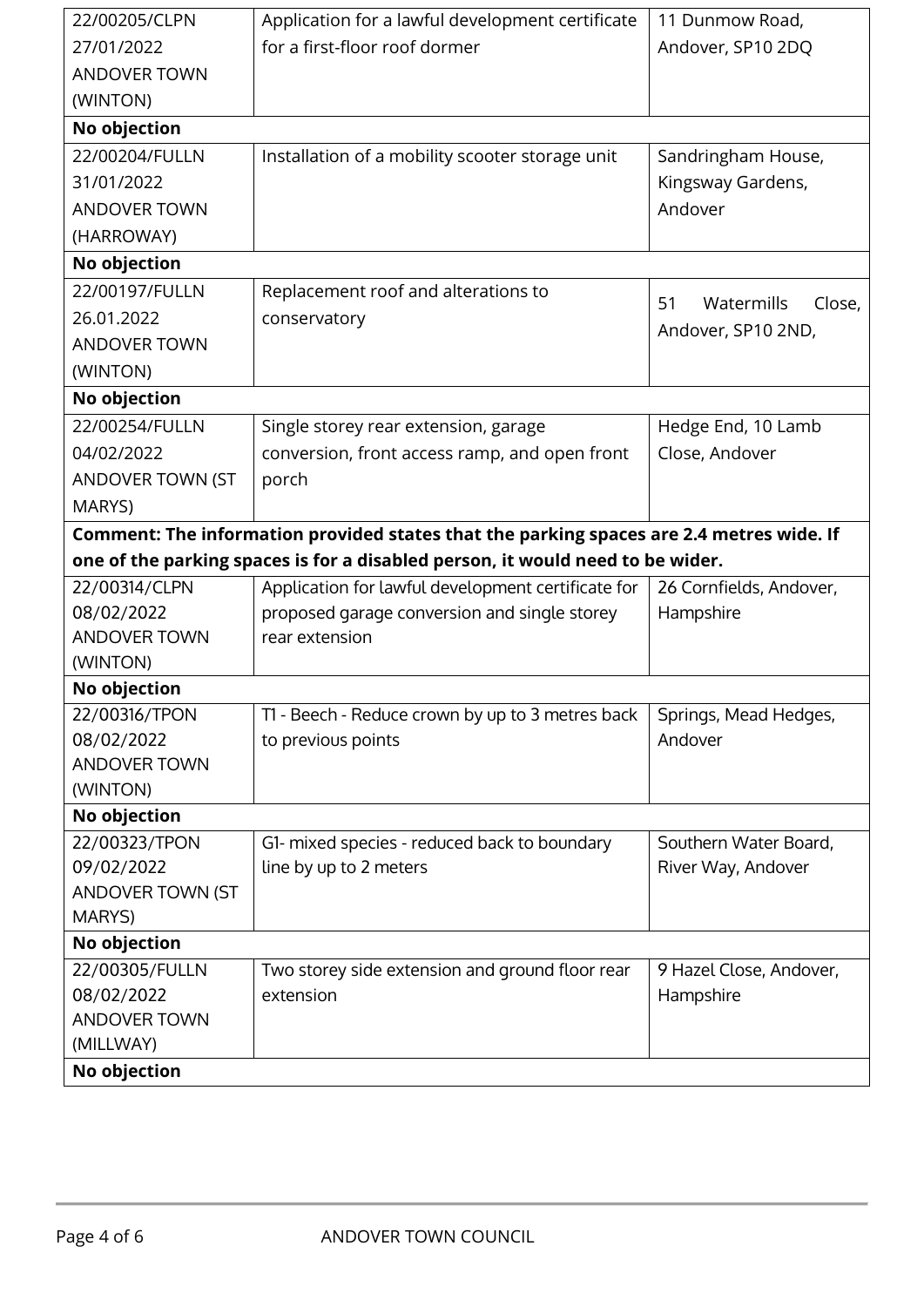| <b>RE-ADVERTISEMENT</b> |                                              |                  |  |  |
|-------------------------|----------------------------------------------|------------------|--|--|
| 21/02210/FULLN          | Erect 3 two storey detached dwellings, and 6 | Silverdene       |  |  |
| 28.09.2021              | detached and semi-detached bungalows         | 25 Walworth Road |  |  |
| <b>ANDOVER TOWN</b>     | together with associated access and          | Picket Piece     |  |  |
| (DOWNLANDS)             | landscaping                                  | SP11 6LY         |  |  |

#### **Objection:**

- **Nitrate Neutrality has not been addressed**
- **No details on future proofing, i.e., provision of green spaces, electric charging points, air heat pumps**

## **PC 176/02/22 Decision Notices**

The Decision notices for Lists of 3, 4 & 5 were noted.

## **PC 177/02/22 Consultation**

#### *Members made the following comments for the WRSE's Emerging Regional Plan:*

It was agreed to defer this item to the next Planning Committee meeting on 7 March 2022.

## **PC 178/02/22 Street Naming**

There were no Street Naming Notifications received.

## **PC 179/02/22 Communications from Test Valley Borough Council**

Members noted the following: Appeal Notice for Planning Application 19/02236/FULLN.

## **PC 180/02/22 Test Valley Borough Council – Northern Area Planning Committee**

There were no communications received from Northern Area Planning Committee.

## **PC 181/02/22 Communications from Hampshire County Council**

There were no communications received from Hampshire County Council.

## **PC 182/02/22 Street Trading Licences**

There were no Street Trading Licences Applications received.

## **PC 183/02/22 Questions to Hampshire County Council and Test Valley Borough Council**